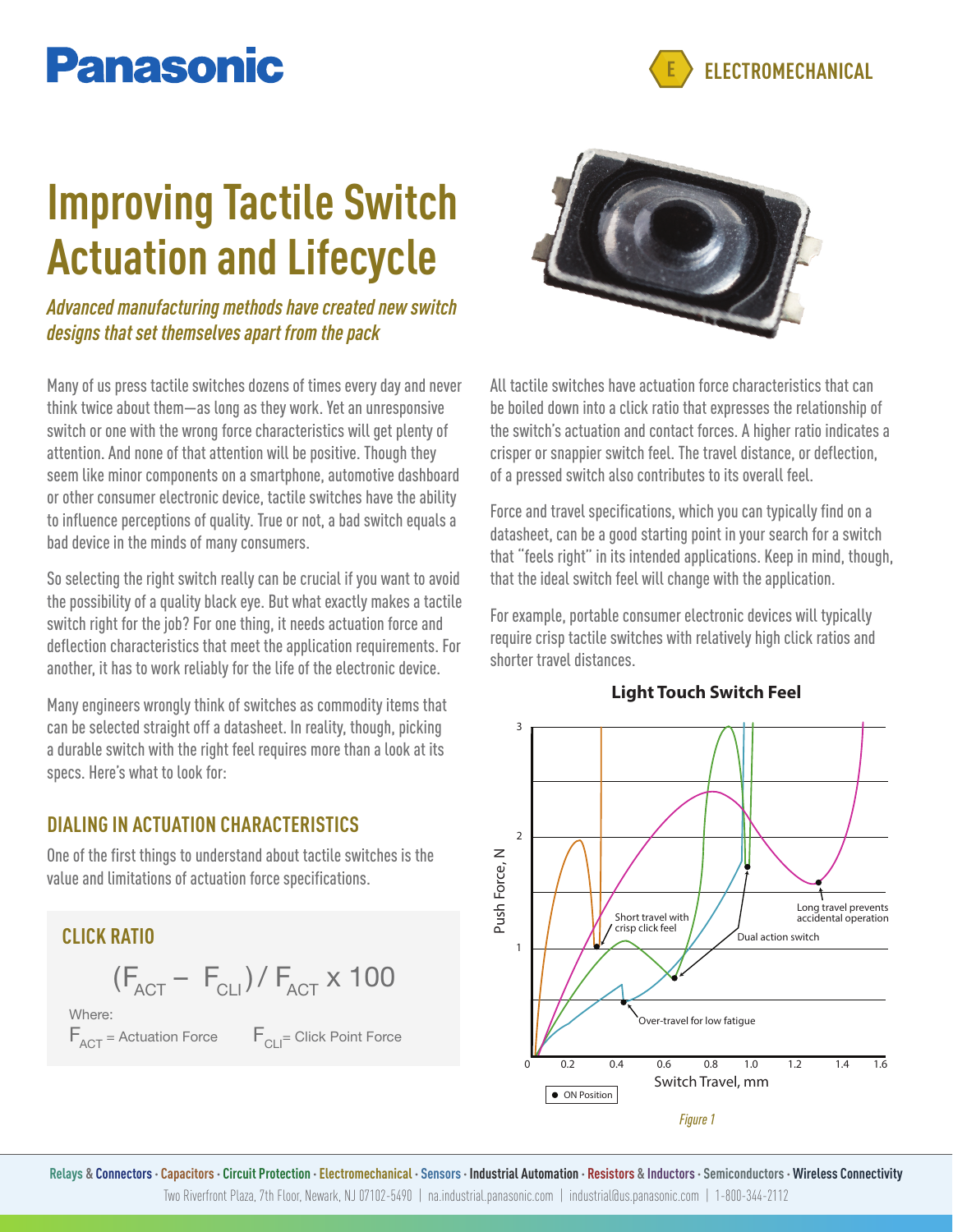Automotive tactile switches, by contrast, tend to have lower click ratios and longer travel distances to prevent accidental actuation while driving. In general, each electronics application needs to strike a different balance between actuation forces and travel distance (see Figure 1).

Dialing in on the best switch feel for your application should always start with a careful review of force and travel specifications, but specs will only get you so far. In fact, one of the most common engineering mistakes is trying to select a tactile switch based solely on its specifications without considering its subjective feel in a

#### **A NEW WAY TO SEAL TACTILE SWITCHES**

Tactile switches for consumer electronics and medical applications increasingly require IP 67 protection against the ingress of liquids and other contaminants. And that's a good thing since sealed tactile switches will have a much better chance of reaching their maximum lifecycle.

Traditionally, an adhesively bonded silicone membrane has been used to seal the switch (see Figure 2). Panasonic's new manufacturing method for IP 67 tactile switches uses a patented laser welding process to seal the switches with a thin nylon film that goes over the actuator, rather than under it (See Figure 5).

This new method offers a couple of advantages over the silicone membrane:

- **Preserves crisp switch feel**. The laser welded nylon film has only a negligible affect on actuation force and click ratio. To take one example, the click ratio changed from 70.15% without the laser welded film to 68.28% with it—for a minor two percent change (See Figure 4).
- **Protects against side loads.** Placing the thin film over the actuator has the side benefit of offering some protection against side loads, which helps prevent damage to the switch.

physical device. A better selection methodology uses the specs to narrow down your tactile switch choices to a few candidates. Then sample those candidates in your device or prototype to find the one that truly has the right switch feel.

**With Tactile Switches, always try before you buy.**

#### **IMPROVING RELIABILITY**

A nice switch feel won't matter much if the switch doesn't work reliably for the life of the device.

> Traditional membrane construction leaves the actuator exposed to damage from side loads.

The laser welding process is available on a variety of Panasonic Light Tough Tactile Switches. **For more information visit, na.industrial.panasonic.com/products/electromechanical/ switches.**





Relays & Connectors · Capacitors · Circuit Protection · Electromechanical · Sensors · Industrial Automation · Resistors & Inductors · Semiconductors · Wireless Connectivity Two Riverfront Plaza, 7th Floor, Newark, NJ 07102-5490 | na.industrial.panasonic.com | industrial@us.panasonic.com | 1-800-344-2112